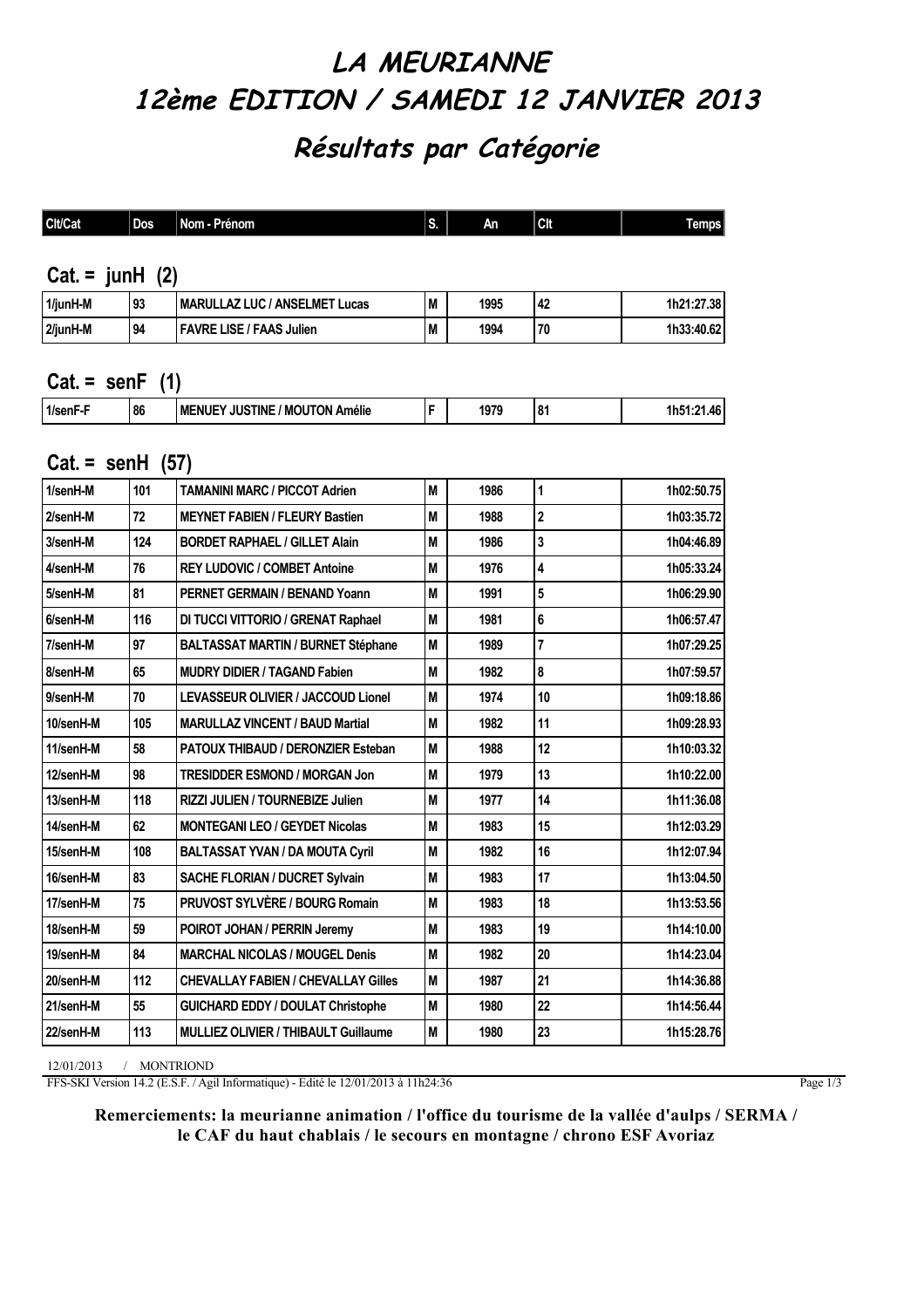| <b>Clt/Cat</b> | Dos | Nom - Prénom                                  | S. | An   | Clt    | <b>Temps</b> |
|----------------|-----|-----------------------------------------------|----|------|--------|--------------|
| 23/senH-M      | 79  | <b>GAYDON CÉDRIC / BAUD Pierre</b>            | M  | 1991 | 25     | 1h16:04.27   |
| 24/senH-M      | 125 | <b>VAUTHAY BERTRAND / DEPERRAZ Stephane</b>   | M  | 1977 | 28     | 1h16:27.87   |
| 25/senH-M      | 129 | <b>VEYTHAY LIONEL TAVERNIER ANTOINE</b>       | M  | 1990 | 30     | 1h16:57.44   |
| 26/senH-M      | 89  | <b>PORRET GREGORY / BOUCHEX Bertrand</b>      | M  | 1976 | 31     | 1h16:59.99   |
| 27/senH-M      | 52  | LOHR GABRIEL / GIANNINA Stéphane              | M  | 1975 | 32     | 1h17:30.36   |
| 28/senH-M      | 54  | <b>GENDRE STEVE / TURRILLOT Eloi</b>          | M  | 1978 | 33     | 1h17:59.26   |
| 29/senH-M      | 88  | PIAZZA SYLVAIN / HOULBERT Cédric              | M  | 1978 | 34     | 1h18:12.66   |
| 30/senH-M      | 56  | <b>JAUFFRES JEROME / RUBIN David</b>          | M  | 1975 | 36     | 1h18:24.08   |
| 31/senH-M      | 68  | <b>GAUMONT YANN / GARREAU Stéphane</b>        | M  | 1978 | 37     | 1h18:43.29   |
| 32/senH-M      | 57  | <b>PARENTHOUX NICOLAS / TEYPAZ Daniel</b>     | M  | 1981 | 39     | 1h20:32.33   |
| 33/senH-M      | 110 | <b>RONGER DAVID / ROSSET Florent</b>          | M  | 1985 | 41     | 1h21:22.64   |
| 34/senH-M      | 100 | <b>VAUDAUX SEBASTIEN / BESSON Richard</b>     | M  | 1973 | 43     | 1h21:31.63   |
| 35/senH-M      | 99  | HUMERTCLAUDE JULIEN / RUDATIS Alexandr   M    |    | 1988 | 44     | 1h21:47.29   |
| 36/senH-M      | 123 | <b>MUFFAT QUENTIN : DECOOL Elliot</b>         | M  | 1989 | 45     | 1h22:10.41   |
| 37/senH-M      | 130 | <b>MERCIER PASCAL PLOTON SYLVAIN</b>          | M  | 1978 | 46     | 1h22:27.23   |
| 38/senH-M      | 127 | <b>MORVAN THIBAULT / PRETOT Eric</b>          | M  | 1981 | 47     | 1h23:14.16   |
| 39/senH-M      | 60  | <b>ROBIN LAURENT / ABRY Christophe</b>        | M  | 1974 | 48     | 1h23:48.81   |
| 40/senH-M      | 114 | <b>BOUVET YANN / DAL ZOTTO Ludovic</b>        | M  | 1977 | 51     | 1h24:24.51   |
| 41/senH-M      | 92  | <b>MICHAUD OLIVIER / RICHARD Fabrice</b>      | M  | 1979 | 52     | 1h24:29.33   |
| 42/senH-M      | 71  | <b>MARULLAZ OLIVIER / TROMBERT Maxime</b>     | M  | 1989 | 53     | 1h25:01.30   |
| 43/senH-M      | 87  | <b>JOND JOHANNY / REY Yann</b>                | M  | 1981 | 55     | 1h26:15.59   |
| 44/senH-M      | 133 | <b>PASSOT FREDERIC PERRET FREDERIC</b>        | M  | 1978 | 56     | 1h27:30.73   |
| 45/senH-M      | 74  | <b>PAUTHIER VINCENT / PAUTHIER Isabelle</b>   | M  | 1974 | 59     | 1h28:42.29   |
| 46/senH-M      | 107 | PELLIER-CUIT PHILIPPE / SERASSET Aurélien   M |    | 1974 | 61     | 1h29:05.73   |
| 47/senH-M      | 111 | <b>CAUDE DAVID / DUMAS Mathieu</b>            | M  | 1973 | 63     | 1h29:43.42   |
| 48/senH-M      | 63  | <b>MONTEGANI ERIC / MONTEGANI Charline</b>    | M  | 1987 | 64     | 1h30:12.38   |
| 49/senH-M      | 132 | BORDET SANDRINE GRANDEMANGE NATHAN M          |    | 1986 | 66     | 1h30:55.64   |
| 50/senH-M      | 120 | VAUDAUX ERIC / VAUDAUX Yoann                  | M  | 1980 | 67     | 1h31:17.21   |
| 51/senH-M      | 115 | LEULIET FRÉDÉRIC / WOZINICKA Julien           | M  | 1977 | 69     | 1h33:19.81   |
| 52/senH-M      | 73  | <b>NOWACZYK VINCENT / LEMESRE Pierre</b>      | M  | 1984 | 76     | 1h38:09.00   |
| 53/senH-M      | 90  | FISCHER ARNAUD / BRUAND Stéphane              | M  | 1978 | $77\,$ | 1h39:22.26   |
| 54/senH-M      | 95  | HUBER JOACHIM / COTTET DUMOULIN Jérom   M     |    | 1977 | 78     | 1h43:53.17   |
| 55/senH-M      | 104 | <b>DEHOUCK MATHILDE / LANVERS Serge</b>       | M  | 1989 | 79     | 1h44:31.02   |
| 56/senH-M      | 85  | JOHNSON DANIEL / THOMPSON David               | Μ  | 1974 | 80     | 1h50:20.43   |
| /senH-M        | 80  | <b>BUFFET SYLVAIN / BUFFET Claude</b>         | M  | 1977 |        | Abd          |

| $Cat = vetF$ |     |                                         |  |      |    |            |  |
|--------------|-----|-----------------------------------------|--|------|----|------------|--|
| 1/vetF-F     | 121 | <b>GAYDON SYLVIE / FILLON Veronique</b> |  | 1965 | 58 | 1h28:40.00 |  |

12/01/2013 / MONTRIOND

FFS-SKI Version 14.2 (E.S.F. / Agil Informatique) - Edité le 12/01/2013 à 11h24:36

**Remerciements: la meurianne animation / l'office du tourisme de la vallée d'aulps / SERMA / le CAF du haut chablais / le secours en montagne / chrono ESF Avoriaz**

Page  $2/3$